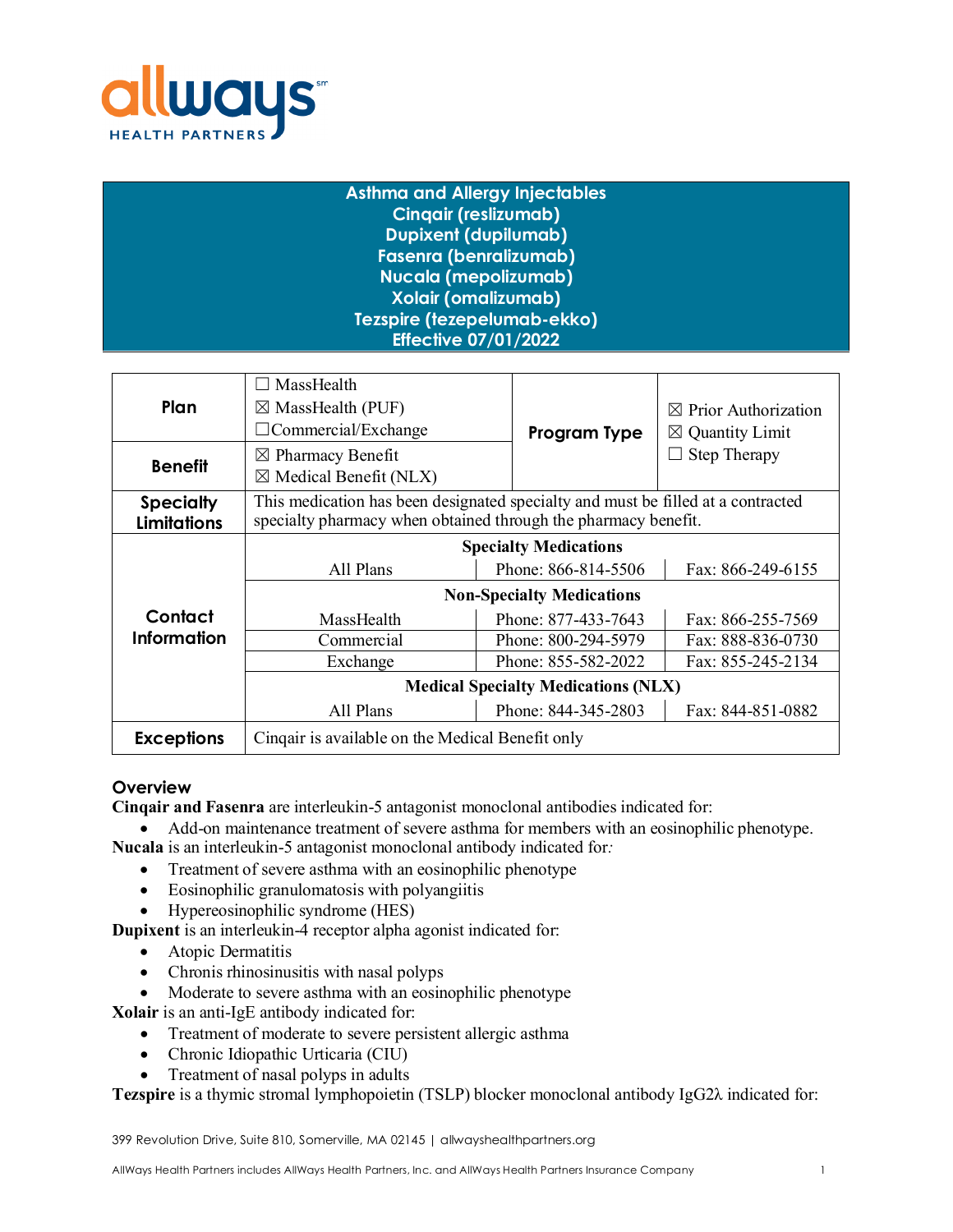

• Add-on maintenance treatment of adult and pediatric patients 12 years of age and older with severe asthma

| No PA | Drugs that require PA       |
|-------|-----------------------------|
|       | Cinqair (reslizumab)        |
|       | Dupixent (dupilumab) $PPD$  |
|       | Fasenra (benralizumab)      |
|       | Nucala (mepolizumab)        |
|       | Tezspire (tezepelumab-ekko) |

PD=preferred drug. (Requirement of a trial of the preferred drug or clinical rationale for prescribing a non-preferred drug within a therapeutic class.)

# **Coverage Guidelines**

Authorization may be reviewed on a case by case basis for members new to AllWays Health Partners who are currently receiving treatment and stable with the requested medication, excluding when the product is obtained as samples or via manufacturer's patient assistance program

## **OR**

Authorization may be granted for members with severe asthma who meet all the following criteria and documentation has been provided:

## *Chronic Idiopathic Urticaria*

#### **Xolair** (omalizumab)

Prescriber provides documentation of **ALL** of the following:

- 1. Appropriate diagnosis
- 2. Prescriber is a specialist (i.e., allergist/immunologist or dermatologist) or consult notes from a specialist are provided
- 3. Member is  $\geq$  12 years of age
- 4. Paid claims or physician documented inadequate response (defined as ≥14 days of therapy), adverse reaction or contraindication to at least **TWO** different histamine<sub>1</sub> antihistamines (See appendix for examples)
- 5. Paid claims or physician documented inadequate response (defined as ≥14 days of therapy), adverse reaction or contraindication to a histamine<sub>1</sub> antihistamine in combination with a histamine<sub>2</sub> antihistamine (See appendix for examples)
- 6. Appropriate dosing: 150 mg or 300 mg every 28 days. (See Appendix for dosing requests > 300 mg every 28 days)
- 7. If request is for the 150 mg syringe, medical necessity for the 150 mg syringe instead of the 150 mg vial (e.g., member will be self-administering)

#### *Eosinophilic granulomatosis with polyangiitis (EGPA)*

#### **Nucala** (mepolizumab)

Prescriber provides documentation of **ALL** of the following:

- 1. Appropriate diagnosis
- 2. Member is  $> 18$  years of age
- 3. Prescriber is a specialist (i.e., allergist, cardiologist, hematologist, immunologist, pulmonologist, rheumatologist, etc.) or consult notes from a specialist are provided
- 4. Paid claims or physician documented inadequate response (defined as  $\geq$  30 days of therapy), adverse reaction or contraindication to **ONE** systemic glucocorticoid
- 5. **ONE** of the following: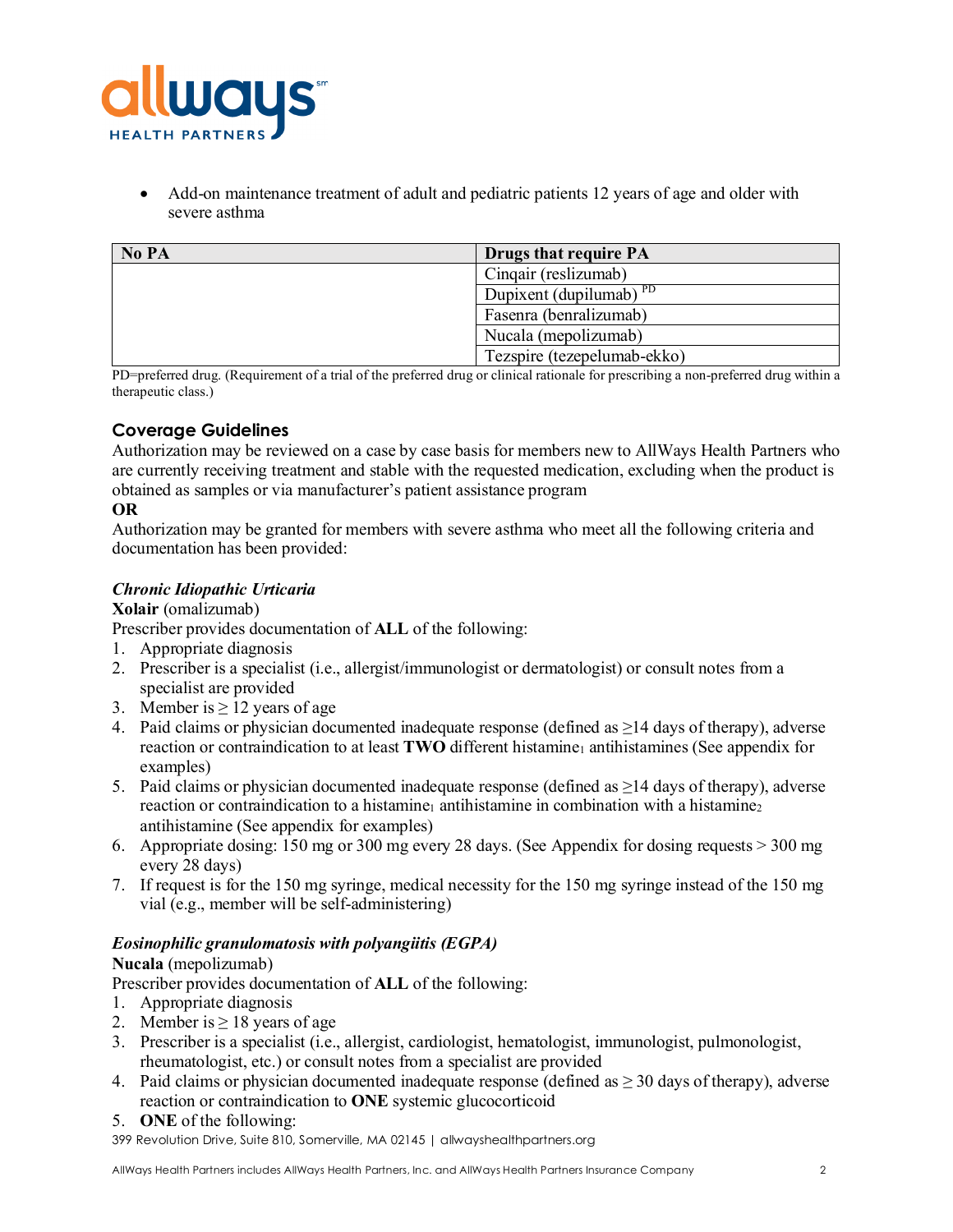

- a. Paid claims or physician documented inadequate response (defined as  $\geq 30$  days of therapy), adverse reaction to **ONE** of the following*:*
	- i. azathioprine
	- ii. methotrexate
- b. Documented contraindication to **BOTH** of the following:
	- i. azathioprine
	- ii. methotrexate
- 6. Appropriate dosing (300 mg subcutaneously every 28 days)

# *Hypereosinophilic syndrome (HES)*

#### **Nucala** (mepolizumab)

Prescriber provides documentation of **ALL** of the following:

- 1. Diagnosis of hypereosinophilic syndrome (HES)
- 2. Documentation of diagnosis without an identifiable non-hematologic secondary cause
- 3. Prescriber is a specialist (i.e., allergist, cardiologist, GI, hematologist, immunologist, pulmonologist, etc) or consult notes from a specialist are provided
- 4. Member is >12 years of age
- 5. Paid claims or physician documented inadequate response (defined as  $\geq$  30 days of therapy), adverse reaction or contraindication to ONE systemic glucocorticoid
- 6. ONE of the following:
	- a. Paid claims or physician documented inadequate response (defined as  $\geq$  30 days of therapy) or adverse reaction to **ONE** of the following:
		- i. hydroxyurea
		- ii. methotrexate
		- iii. interferon alfa
	- b. Documented contraindication to **ALL** of the following:
		- i. hydroxyurea
		- ii. methotrexate
		- iii. interferon alfa
- 7. Appropriate dosing (300 mg subcutaneously every 28 days)

# *Moderate to Severe Allergy Related Asthma*

# **Xolair (**omalizumab)

Prescriber provides documentation of **ALL** of the following:

- 1. Appropriate diagnosis
- 2. Member is  $\geq 6$  years of age
- 3. Paid claim or physician documentation that the member is symptomatic despite receiving **ONE** of the following:
	- a. Combination inhaler (Advair®, Breo®, Dulera®, fluticasone/salmeterol [Airduo®], or Symbicort<sup>®</sup>)
	- b. Combination of an inhaled corticosteroid (Alvesco®, ArmonAir®, Arnuity®, Asmanex®, Flovent®, Pulmicort® or Qvar®) **AND** a long-acting β-agonist inhaler (Serevent®)
	- c. Chronic oral corticosteroids (defined as  $\geq 90$  days of therapy within the last 120 days)
- 4. Baseline serum IgE between 30 IU/mL to 700 IU/mL *\*\*see Appendix for higher IgE levels\*\**
- 5. Physician documentation of evidence of specific allergic sensitivity (i.e. positive skin test or blood test [radioallergosorbent test or RAST] for IgE)
- 6. Prescriber is an asthma specialist (i.e., allergist, immunologist, pulmonologist) or consult notes from a specialist are provided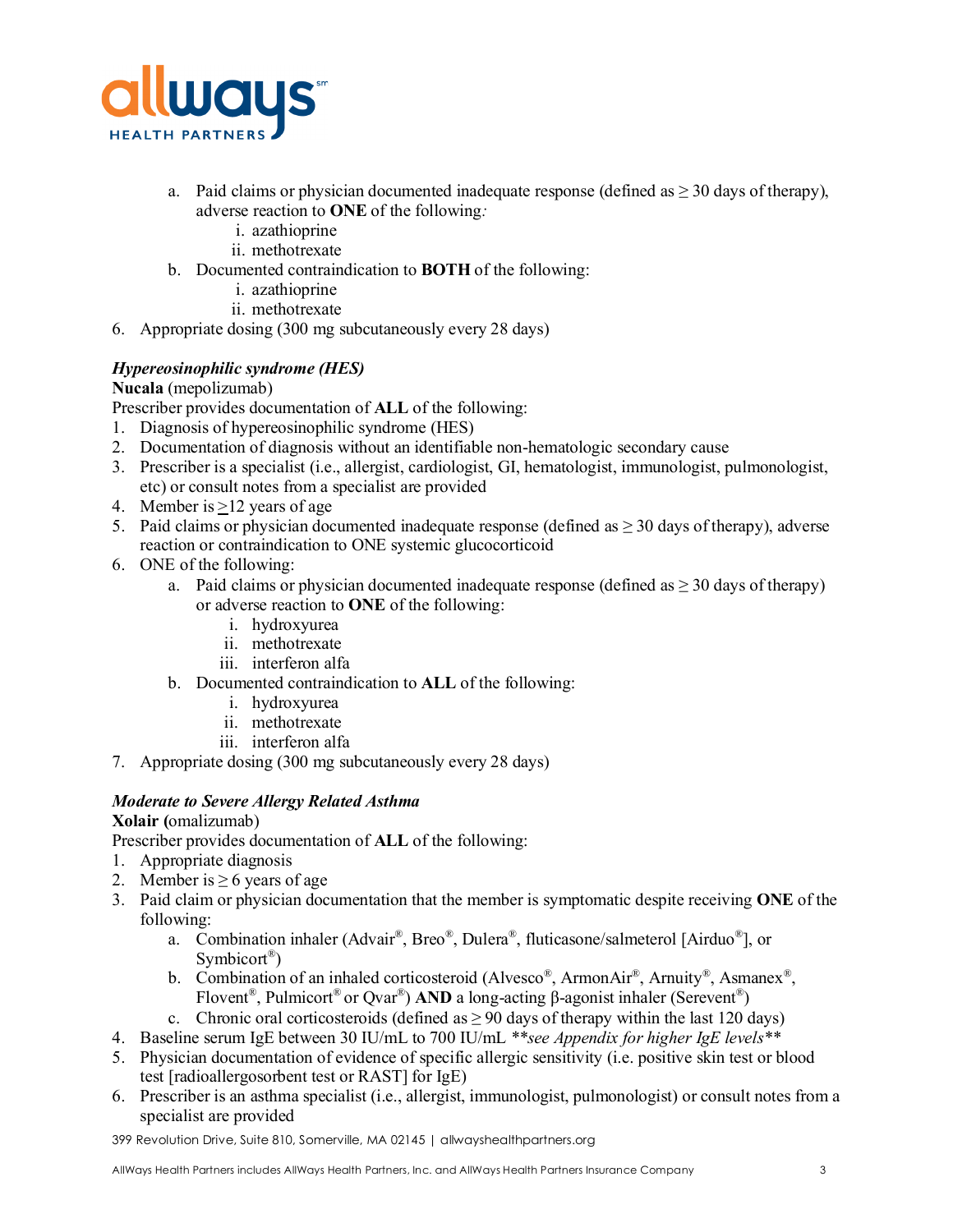

- 7. Appropriate dosing (Dosing range is 75 to 375 mg subcutaneously every two to four weeks [not exceeding 6 units/28 days for the 150 mg vial, 4 units/28 days for the 150 mg syringe, and 2 units/28 days for the 75 mg syringe]) †
- 8. If request is for the 150 mg syringe, medical necessity for the 150 mg syringe instead of the 150 mg vial (e.g., member will be self-administering)

# *Moderate to severe atopic dermatitis*

# **Dupixent** (dupilumab)

Prescriber provides documentation of **ALL** of the following:

- 1. Appropriate diagnosis
- 2. Member is  $\geq 6$  years of age
- 3. Prescriber is a specialist (i.e., allergist/immunologist or dermatologist) or consult notes from a specialist are provided
- 4. **ONE** of the following:
	- a. Paid claim or physician documented inadequate response or adverse reaction to **ONE** superpotent or potent topical corticosteroid †
	- b. Contraindication to **ALL** superpotent or potent topical corticosteroids\*
- 5. **ONE** of the following:
	- a. Paid claim or physician documented inadequate response or adverse reaction to topical tacrolimus or Eucrisa® (crisaborole)
	- b. Contraindication to both topical tacrolimus and Eucrisa<sup>®</sup> (crisaborole)
- 6. Appropriate dosing\*\*

*\*Trials with topical corticosteroids may be bypassed if the request clearly states that the treatment area is a sensitive area (facial/groin) of the affected area is too widespread*

*†If member has tried systemic immunomodulatory therapy and trial with a superpotent or potent topical corticosteroid has not been documented, the trial may be bypassed*

*\*\*For requests for once weekly dosing, please see appendix below 'Moderate to Severe Atopic Dermatitis: Dupilumab requests for once weekly treatment' for additional guidance*

# *Moderate-severe eosinophilic asthma or oral corticosteroid-dependent asthma* **Dupixent**® (dupilumab)

Prescriber provides documentation of **ALL** of the following:

- 1. Appropriate diagnosis
- 2. Member is  $\geq 6$  years of age
- 3. Paid claims or physician documentation member is symptomatic despite receiving **ONE** of the following:
	- a. Combination inhaler (Advair®, Breo®, Dulera®, fluticasone/salmeterol [Airduo®], or Symbicort<sup>®</sup>)
	- b. Combination of an inhaled corticosteroid (Alvesco®, ArmonAir®, Arnuity®, Asmanex®, Flovent®, Pulmicort® or Qvar®) **AND** a long-acting β-agonist inhaler (Serevent®)\*
	- c. Chronic oral corticosteroids (defined as  $\geq$  90 days of therapy within the last 120 days)
- 4. **ONE** of the following:
	- a. Physician documented evidence of an eosinophilic phenotype (i.e. peripheral blood eosinophil count  $\geq 150$  cells/ $\mu$ L, elevated sputum eosinophils or FeNO)
	- b. Member is receiving chronic oral corticosteroids (defined as  $\geq$  90 days of therapy within the last 120 days)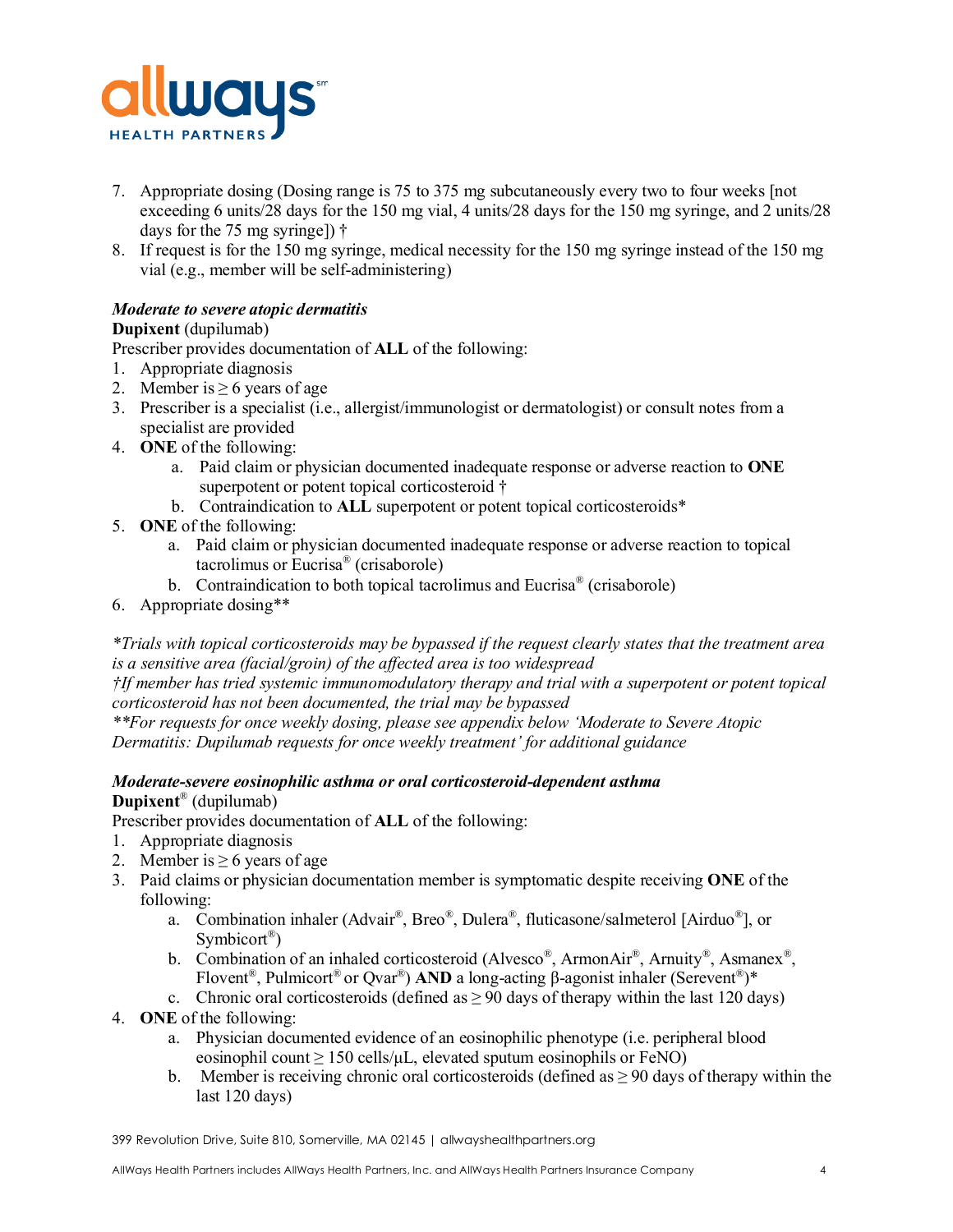

- c. Member has documented concomitant diagnosis of atopic dermatitis or CRSwNP and either moderate-to-severe eosinophilic asthma or OCS-dependent asthma
- 5. Prescriber is an asthma specialist (i.e., allergist, immunologist, pulmonologist) or consult notes from a specialist are provided
- 6. Appropriate dosing

# *Nasal Polyps*

## **Dupixent** (dupilumab)

Prescriber provides documentation of **ALL** of the following:

- 1. Appropriate diagnosis
- 2. Member is  $\geq 18$  years of age
- 3. Prescriber is a specialist (i.e., allergist, immunologist, pulmonologist) or consult notes from a specialist are provided
- 4. **ONE** of the following:
	- a. Paid claims or physician documented inadequate response or adverse reaction to **ONE** oral corticosteroid
	- b. Paid claims or physician documented inadequate response or adverse reaction to **ONE** intranasal corticosteroid
	- c. Inadequate response or adverse reaction to prior nasal surgery
	- d. Contraindication to both oral corticosteroids and intranasal corticosteroids
- 5. Appropriate dosing (300 mg subcutaneously every 14 days)
- 6. Documentation that agent will be used as adjunctive therapy

# *Nasal Polyps*

**Nucala** (mepolizumab)

# **Xolair** (omalizumab)

Prescriber provides documentation of **ALL** of the following:

- 1. Appropriate diagnosis
- 2. Member is  $\geq 18$  years of age
- 3. Prescriber is a specialist (i.e., allergist, immunologist, otolaryngologist, pulmonologist) or consult notes from a specialist are provided
- 4. Paid claims or physician documented inadequate response, adverse reaction or contraindication to **ONE** oral corticosteroid
- 5. Paid claims or physician documented inadequate response, adverse reaction or contraindication to **ONE** intranasal corticosteroid
- 6. Appropriate dosing:
	- a. Nucala: 100 mg every 4 weeks
	- b. Xolair: based on weight and serum total IgE level: 75 to 600 mg every 14 to 28 days
- 7. If request is for Xolair 150 mg syringe, medical necessity for the 150 mg syringe instead of the 150 mg vial (e.g., member will be self-administering)
- 8. Documentation that agent will be used as adjunctive therapy

#### *Severe Eosinophilic Asthma*

**Cinqair** (reslizumab), **Fasenra** (benralizumab) **Nucala** (mepolizumab) Prescriber provides documentation of **ALL** of the following: 1. Appropriate diagnosis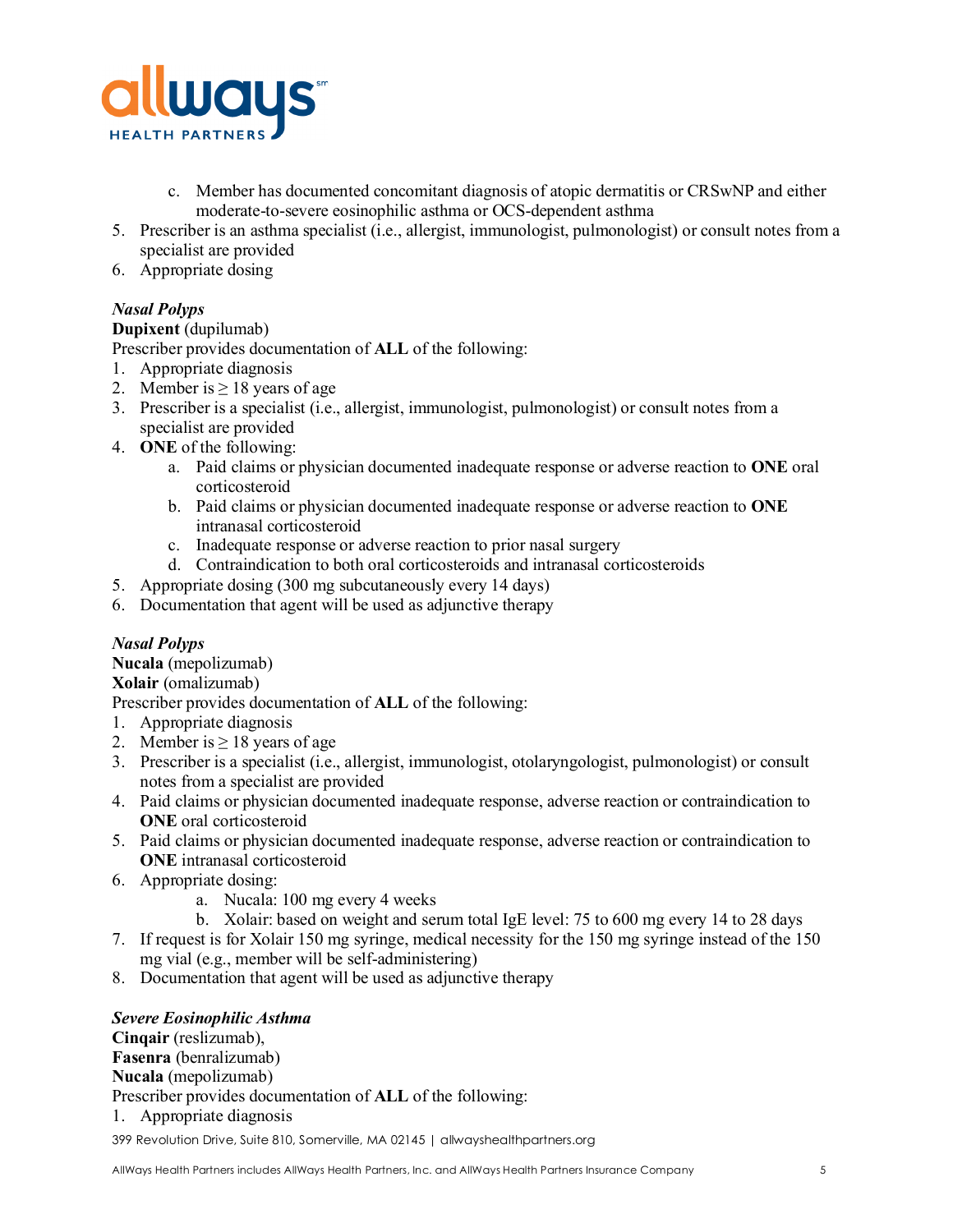

- 2. Member is  $\geq 6$  years of age (for Nucala®),  $\geq 12$  years of age (for Fasenra®) or  $\geq 18$  years of age (for  $Cingair^{\circledR})$
- 3. Paid claim or physician documentation the member is symptomatic despite receiving **ONE** of the following:
	- a. Combination inhaler (Advair®, Breo®, Dulera®, fluticasone/salmeterol [Airduo®], or Symbicort<sup>®</sup>)
	- b. Combination of an inhaled corticosteroid (Alvesco®, ArmonAir®, Arnuity®, Asmanex®, Flovent®, Pulmicort® or Qvar®) **AND** a long-acting β-agonist inhaler (Serevent®)
	- c. Chronic oral corticosteroids (defined as  $\geq$  90 days of therapy within the last 120 days)
- 4. Physician attestation of evidence of an eosinophilic phenotype (i.e. peripheral blood eosinophil count  $\geq 150$  cells/uL [for Nucala<sup>®</sup> and for Fasenra<sup>®</sup>], or  $\geq 400$  cells/uL [for Cingair<sup>®</sup>], elevated sputum eosinophils or FeNO)
- 5. Prescriber is an asthma specialist (i.e., allergist, immunologist, pulmonologist) or consult notes from a specialist are provided
- 6. Dosing is appropriate:
	- a. Cinquar<sup>®</sup>: 3 mg/kg intravenously every 4 weeks
	- b. Fasenra®: 30 mg every 4 weeks for 3 doses, then 30 mg every 8 weeks
	- c. Nucala<sup>®</sup>: 100 mg subcutaneously every four weeks in those  $\geq$  12 years of age and 40 mg subcutaneously every four weeks in those 6 to 11 years of age

## *Severe Asthma*

**Tespire** (tezepelumab-ekko)

- 1. Appropriate diagnosis
- 2. Member is  $\geq$  12 years of age
- 3. Prescriber is an asthma specialist (i.e., allergist, immunologist, pulmonologist) or consult notes from a specialist are provided
- 4. Paid claims or physician documentation the member is symptomatic despite receiving **ONE** of the following:
	- a. Combination inhaler (Advair®, Breo®, Dulera®, fluticasone/salmeterol [Airduo®], or Symbicort<sup>®</sup>)
	- b. Combination of an inhaled corticosteroid (Alvesco®, ArmonAir®, Arnuity®, Asmanex®, Flovent®, Pulmicort® or Qvar®) **AND** a long-acting β-agonist inhaler (Serevent®)

c. Chronic oral corticosteroids (defined as  $\geq$  90 days of therapy within the last 120 days)

5. Appropriate dosing

#### **Continuation of Therapy**

Reauthorization requires physician attestation of continuation of therapy and positive response to therapy.

#### **Limitations**

- 1. Initial approvals will be granted for the following:
	- a. Chronic idiopathic urticaria: 4 months
	- b. Dupixent: 12 months
	- c. All other diagnosis: 6 months
- 2. Reauthorizations will be granted for the following:
	- a. Chronic idiopathic urticaria: 4 months
	- b. All other diagnosis: 12 months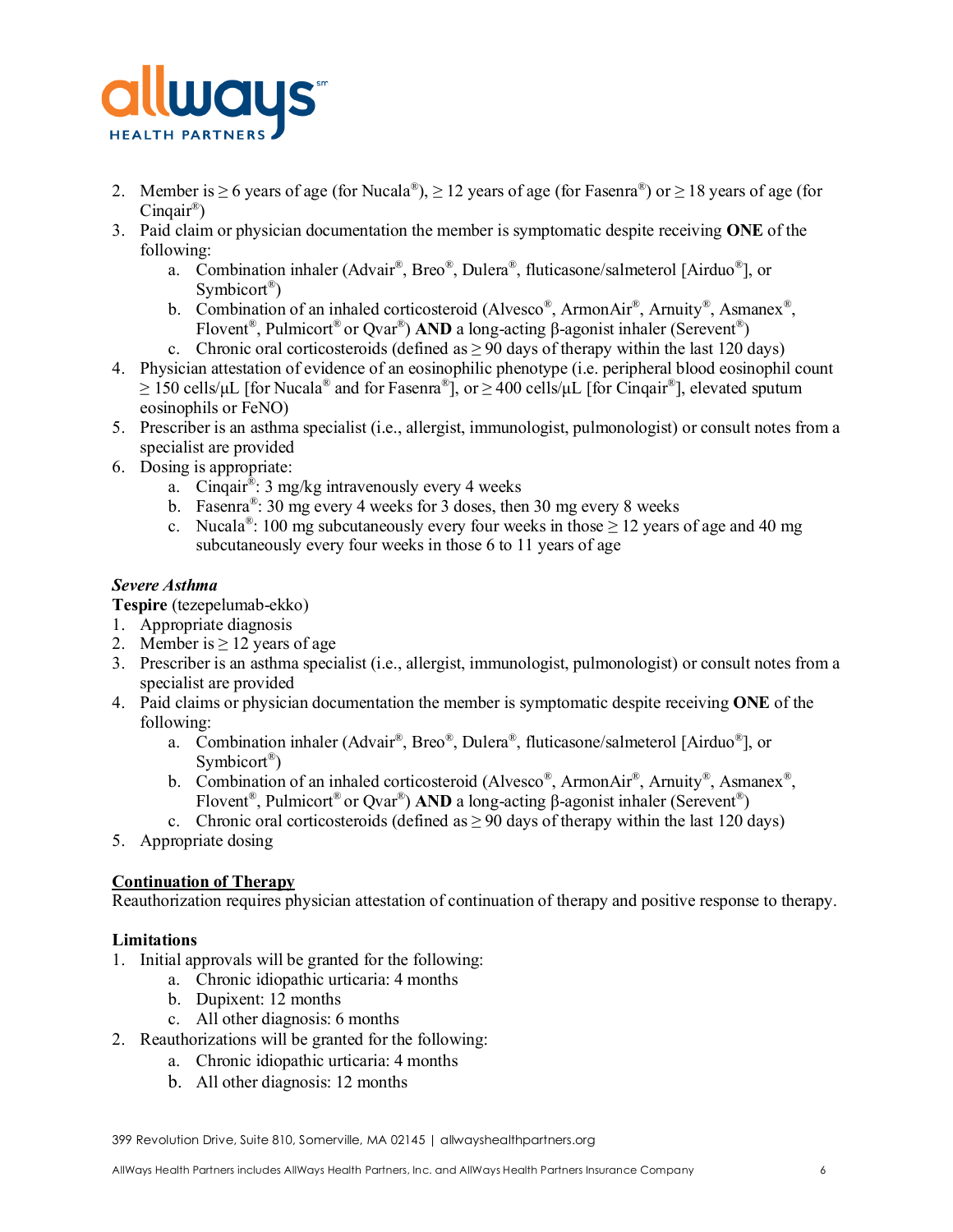

## **Appendix**

#### **Appendix A: Examples of Traditional Therapies for CIU**

### **H1-Antihistamines (first generation):**

Brompheniramine, carbinoxamine, chlorpheniramine, clemastine, cyproheptadine, diphenhydramine, hydroxyzine, promethazine, and doxepin

#### **H1-Antihistamines (second generation):**

acrivastine/pseudoephedrine, cetirizine, desloratadine, fexofenadine, levocetirizine, loratadine

#### **H2-Antihistamines:**

cimetidine, famotidine, nizatidine, ranitidine

#### **Leukotriene Modifiers:**

montelukast, zafirlukast, zileuton

#### **Appendix B:**

**CIU: Omalizumab requests for > 300 mg every 4 Weeks**

Requests for 450 mg every four weeks or 150 mg every two weeks can be approved for 3 months. If member has not achieved adequate response to this dosing, an allowance to 600 mg every four weeks or 300 mg every two weeks can be considered for a 3-month approval if provider submits request.

Recertification with either dosing will require documentation of positive response.

#### **Appendix C:**

**Table 1. Moderate to Severe Allergy-Related Asthma for Patients ≥ 12 Years of Age: Xolair®** (**omalizumab) administered every 2 to 4 weeks**

| <b>Pre-treatment</b> | <b>Body Weight (kg)</b> |                  |                  |                    |  |  |
|----------------------|-------------------------|------------------|------------------|--------------------|--|--|
| <b>Serum IgE</b>     | $30 - 60$               | $>60-70$         |                  | $>90-150$          |  |  |
| (IU/mL)              |                         |                  |                  |                    |  |  |
| $\geq 30 - 100$      | $150 \text{ mg}$        | $150 \text{ mg}$ | $150 \text{ mg}$ | $300$ mg           |  |  |
| $> 100 - 200$        | $300$ mg                | $300$ mg         | $300$ mg         | $225$ mg           |  |  |
| $>$ 200-300          | $300 \text{ mg}$        | $225 \text{ mg}$ | $225 \text{ mg}$ | $300$ mg           |  |  |
| $>$ 300-400          | $225 \text{ mg}$        | $225 \text{ mg}$ | $300$ mg         |                    |  |  |
| $>400-500$           | $300$ mg                | $300$ mg         | $375 \text{ mg}$ |                    |  |  |
| $> 500 - 600$        | $300$ mg                | $375 \text{ mg}$ |                  |                    |  |  |
|                      |                         |                  |                  | <b>DO NOT DOSE</b> |  |  |
| $>600-700$           | $375 \text{ mg}$        |                  |                  |                    |  |  |
| Every 2 weeks dosing |                         |                  |                  |                    |  |  |
| Every 4 weeks dosing |                         |                  |                  |                    |  |  |

### **Table 2. Moderate to Severe Allergy-Related Asthma for Patients 6 to < 12 Years of Age: Xolair®** (**omalizumab) administered every 2 to 4 weeks\***

| Pre-      | <b>Body Weight (kg)</b> |          |            |          |          |          |       |
|-----------|-------------------------|----------|------------|----------|----------|----------|-------|
| treatment | $20 - 25$               | $>25-30$ | $-30 - 40$ | $>40-50$ | $>50-60$ | $>60-70$ | 70-80 |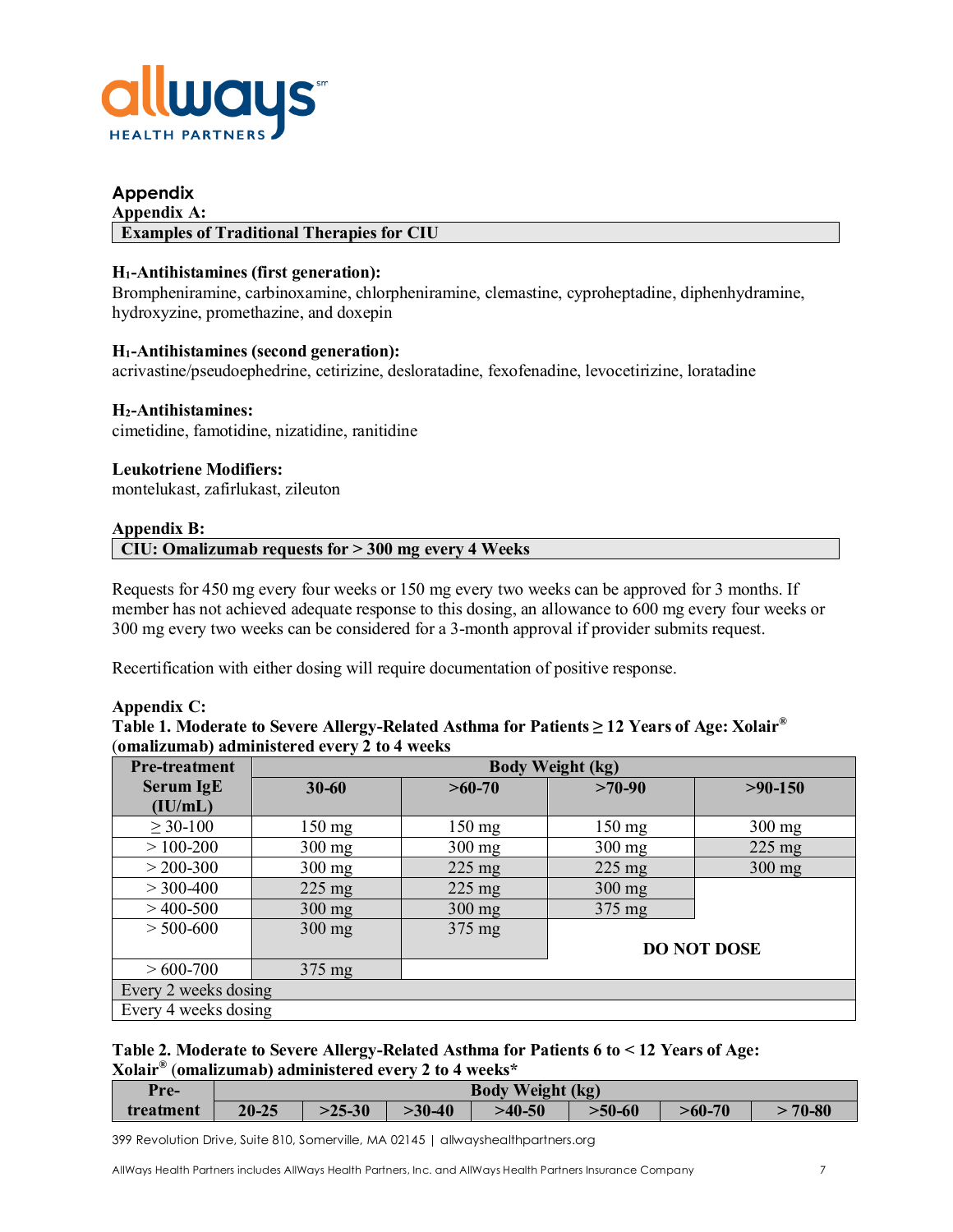

| Serum IgE<br>(IU/mL) |                  |                  |                  |                  |                  |                  |                  |
|----------------------|------------------|------------------|------------------|------------------|------------------|------------------|------------------|
| $\geq 30 - 100$      | $75 \text{ mg}$  | $75 \text{ mg}$  | $75 \text{ mg}$  | $150 \text{ mg}$ | $150 \text{ mg}$ | $150 \text{ mg}$ | $150 \text{ mg}$ |
| $>100-200$           | $150 \text{ mg}$ | $150 \text{ mg}$ | $150$ mg         | $300$ mg         | $300$ mg         | $300$ mg         | $300$ mg         |
| $>$ 200-300          | $150 \text{ mg}$ | $150 \text{ mg}$ | $225 \text{ mg}$ | $300$ mg         | $300 \text{ mg}$ | $225 \text{ mg}$ | $225 \text{ mg}$ |
| $>$ 300-400          | $225 \text{ mg}$ | $225 \text{ mg}$ | $300$ mg         | $225 \text{ mg}$ | $225 \text{ mg}$ | $225 \text{ mg}$ | $300$ mg         |
| $>400-500$           | $225 \text{ mg}$ | $300 \text{ mg}$ | $225 \text{ mg}$ | $225 \text{ mg}$ | $300$ mg         | $300$ mg         | $375 \text{ mg}$ |
| $> 500 - 600$        | $300$ mg         | $300$ mg         | $225 \text{ mg}$ | $300$ mg         | $300$ mg         | $375 \text{ mg}$ |                  |
| $>600-700$           | $300$ mg         | $225 \text{ mg}$ | $225 \text{ mg}$ | $300$ mg         | 375 mg           |                  |                  |
| $>700-800$           | $225 \text{ mg}$ | $225 \text{ mg}$ | $300$ mg         | 375 mg           |                  |                  |                  |
| $>800-900$           | $225 \text{ mg}$ | $225 \text{ mg}$ | $300$ mg         | 375 mg           |                  |                  |                  |
| $>900-1000$          | $225 \text{ mg}$ | $300$ mg         | $375 \text{ mg}$ |                  |                  |                  |                  |
| $>1000 - 1100$       | $225$ mg         | $300$ mg         | $375 \text{ mg}$ |                  |                  |                  |                  |
| $>1100-1200$         | $300$ mg         | $300$ mg         |                  |                  |                  |                  |                  |
| $>1200-1300$         | $300$ mg         | $375 \text{ mg}$ |                  |                  |                  |                  |                  |
| Every 2 weeks dosing |                  |                  |                  |                  |                  |                  |                  |
| Every 4 weeks dosing |                  |                  |                  |                  |                  |                  |                  |
| Do Not Dose          |                  |                  |                  |                  |                  |                  |                  |

\*Additional dosing parameters are available for patients weighing >80 kg

| Pre-                 | <b>Body Weight (kg)</b> |                  |                  |                  |                  |                  |                  |
|----------------------|-------------------------|------------------|------------------|------------------|------------------|------------------|------------------|
| treatment            | $>30-40$                | $>40-50$         | $>50-60$         | $>60-70$         | $>70-80$         | $>80-90$         | $> 90-125*$      |
| Serum IgE            |                         |                  |                  |                  |                  |                  |                  |
| (IU/mL)              |                         |                  |                  |                  |                  |                  |                  |
| 30-100               | 75 mg                   | $150 \text{ mg}$ | $150 \text{ mg}$ | 150 mg           | $150 \text{ mg}$ | $150 \text{ mg}$ | $300 \text{ mg}$ |
| $> 100 - 200$        | $150 \text{ mg}$        | $300$ mg         | $300 \text{ mg}$ | $300 \text{ mg}$ | $300$ mg         | $300 \text{ mg}$ | $450 \text{ mg}$ |
| $> 200 - 300$        | $225$ mg                | $300$ mg         | $300$ mg         | 450 mg           | $450$ mg         | $450 \text{ mg}$ | $600$ mg         |
| $>$ 300-400          | $300 \text{ mg}$        | $450$ mg         | $450$ mg         | $450 \text{ mg}$ | $600 \text{ mg}$ | $600$ mg         | $450$ mg         |
| $>$ 400-500          | 450 mg                  | $450$ mg         | $600 \text{ mg}$ | $600$ mg         | $375 \text{ mg}$ | $375 \text{ mg}$ | $525 \text{ mg}$ |
| $> 500 - 600$        | $450$ mg                | $600$ mg         | $600$ mg         | $375 \text{ mg}$ | $450$ mg         | $450$ mg         | $600$ mg         |
| $>600-700$           | $450$ mg                | $600$ mg         | $375 \text{ mg}$ | 450mg            | $450$ mg         | 525 mg           |                  |
| $>700-800$           | $300$ mg                | $375 \text{ mg}$ | $450$ mg         | $450 \text{ mg}$ | $525 \text{ mg}$ | $600$ mg         |                  |
| $>800-900$           | $300$ mg                | $375 \text{ mg}$ | 450 mg           | $525 \text{ mg}$ | $600$ mg         |                  |                  |
| $>900-1000$          | $375 \text{ mg}$        | $450$ mg         | $525$ mg         | $600$ mg         |                  |                  |                  |
| $>1000 - 1100$       | $375 \text{ mg}$        | $450 \text{ mg}$ | 600mg            |                  |                  |                  |                  |
| $>1100-1200$         | $450$ mg                | $525 \text{ mg}$ | $600$ mg         |                  |                  |                  |                  |
| $>1200-1300$         | $450$ mg                | $525 \text{ mg}$ |                  |                  |                  |                  |                  |
| $>1300-1500$         | $525$ mg                | $600$ mg         |                  |                  |                  |                  |                  |
| Every 2 weeks dosing |                         |                  |                  |                  |                  |                  |                  |
| Every 4 weeks dosing |                         |                  |                  |                  |                  |                  |                  |

# **Table 3. Nasal Polyps for Adults: Xolair®** (**omalizumab) administered every 2 to 4 weeks**<sup>1</sup>

Do Not Dose

\*Refer to package insert for weight > 125 kg

#### **References**

399 Revolution Drive, Suite 810, Somerville, MA 02145 | allwayshealthpartners.org 1. Xolair® [package insert]. South San Francisco (CA): Genetech Inc.; 2021 Aug.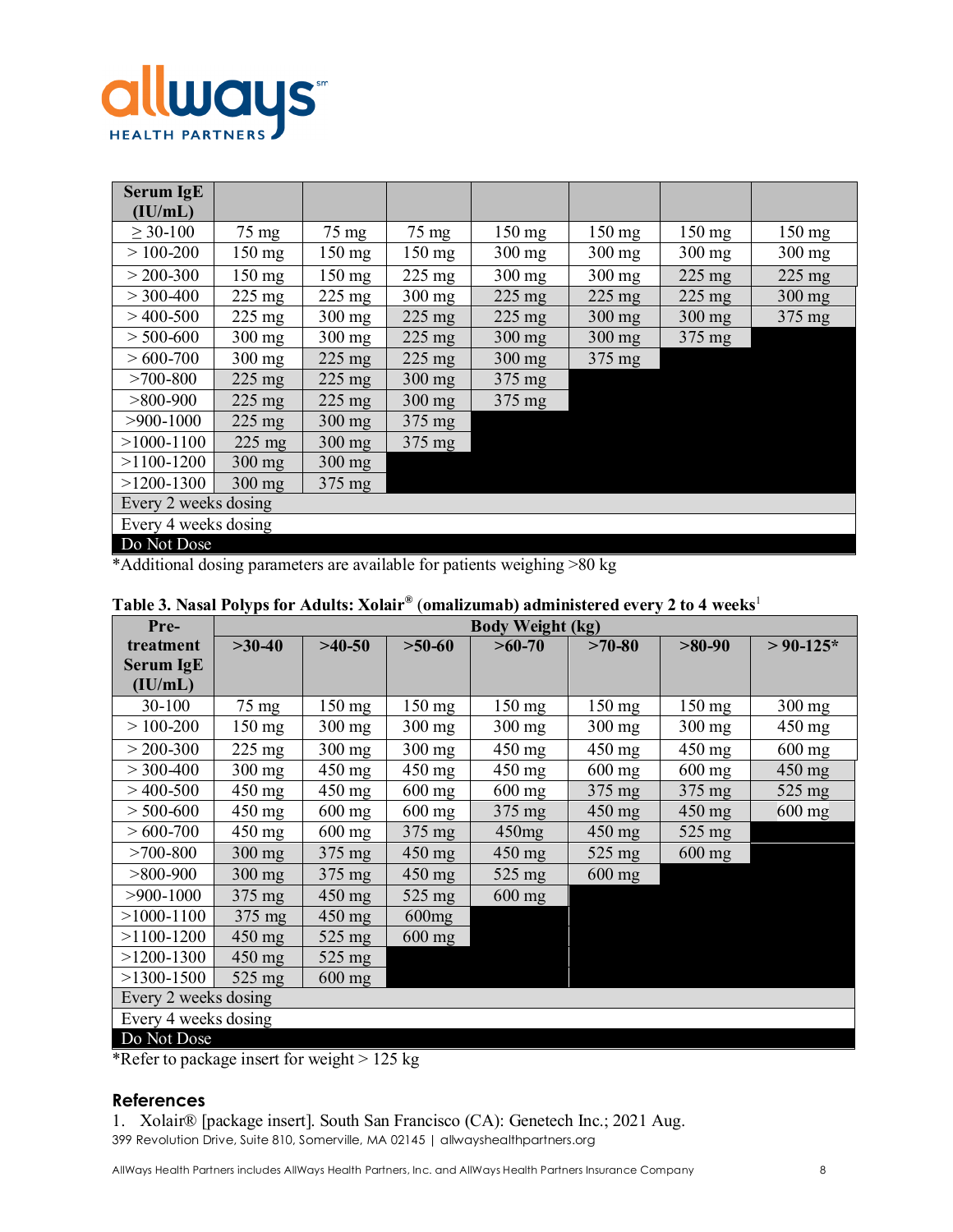

- 2. Asthma statistics [webpage on the Internet]. South San Francisco (CA): Genentech Inc [cited 2021 Oct 18]. Available from: http://www.gene.com/gene/products/education/immunology/asthmafacts.html.
- 3. Rambasek TE, Lang DM, Kavuru MS. Omalizumab: where does it fit into current asthma management? Cleve Clin J Med. 2004 Mar;71(3):251-61.
- 4. National Asthma Education and Prevention Program Coordinating Committee Expert Panel Working Group: 2020 Focused Updates to the Asthma Management Guidelines. National Heart Lung and Blood Institute. 2020 Dec [cited 2021 Oct 18]. Available from: https://www.nhlbi.nih.gov/healthtopics/all-publications-and-resources/2020-focused-updates-asthma-management-guidelines**.**
- 5. Global Strategy for Asthma Management and Prevention. [guideline on the internet]. Bethesda (MD): Global Initiative for Asthma (GINA); 2021 [cited 2021 Oct 16]. Available from: https://ginasthma.org/wp-content/uploads/2021/05/GINA-Main-Report-2021-V2-WMS.pdf.
- 6. Holgate S, Bousquet J, Wenzel S, et al. Efficacy of omalizumab, an antiimmunoglobulin E antibody, in patients with allergic asthma at high risk of serious asthma-related morbidity and mortality. Curr Med Res Opin. 2001b;17:233-40.
- 7. Walker S, Monteil M, Phelan K, Lasserson TJ, Walters EH. Anti-IgE for chronic asthma in adults and children. Cochrane Database Syst Rev. 2006 Apr 19;(2):CD003559.
- 8. Rodrigo GJ, Neffen H, Castro-Rodriguez JA. Efficacy and safety of subcutaneous omalizumab versus placebo as add on therapy to corticosteroids for children and adults with asthma: a systematic review. Chest. 2011 Jan;139(1):28-35.
- 9. Nucala® [package insert]. Research Triangle Park (NC): GlaxoSmithKline; 2021 Oct.
- 10. Nucala® (mepolizumab) product Dossier. 2015 Nov. GlaxoSmithKline. Data on file.
- 11. FDA Approves Nucala to treat severe asthma [press release on the Internet]. FDA.gov. Silver Spring (MD). 2015 Nov 4 [cited 2015 Dec 17]. Available from: http://www.fda.gov/NewsEvents/Newsroom/PressAnnouncements/ucm471031.htm.
- 12. Cinqair® [package insert]. Frazer (PA): Teva; 2020 Jun.
- 13. Fasenra® [package insert]. Wilmington (DE): AstraZeneca Pharmaceuticals LP; 2021 Feb.
- 14. Dupixent® [package insert]. Tarrytown (NY): Regeneron Pharmaceuticals, Inc.; 2021 Oct.
- 15. Tezspire**®** [prescribing information]. Thousand Oaks (CA): Amgen, Inc.; 2021 Dec.
- 16. Chung KF, Wenzel SE, Brozek JL, Bush A, Castro M, Sterk PJ, et al. International ERS/ATS guidelines on definition, evaluation and treatment of severe asthma. Eur Respir J. Feb 2014;43(2):343-73.
- 17. Wenzel S. Severe asthma phenotypes. In:Basow DS Ed). UpToDate [database on the Internet]. Waltham (MA): UpToDate; 2021 [cited 2021 Oct 18]. Available from: http://www.uptodate.com/contents/severe-asthmaphenotypes?source=machineLearning&search=eosinophilic+asthma&selectedTitle=1%7E150&sectio nRank=2&anchor=H3#H111786377.
- 18. Garcia G, Taille C, Laveneziana P, Bourdin A, Chanez P, Humbert M. Anti-interlekin-5 therapy in severe asthma. Eur Respir Rev. 2013;22(129):251-57.
- 19. Hide M, Francis DM, Grattan CEH, et al Autoantibodies against the high affinity IgE receptor as a cause for histamine release in chronic urticaria. New Engl J Med 1993; 328:1599-1604.
- 20. Nimii N, Francis DM, Kermani F, et al Dermal mast cell activation by autoantibodies against the high affinity IgE receptor in chronic urticaria. J Invest Dermatol 1996; 106:1001-1010.
- 21. Fiebiger E, Maurer D, Holub H, et al Serum IgG autoantibodies directed against the  $\alpha$  chain of Fc epsilon RI: a selective marker and pathogenetic factor for a distinct subset of chronic urticaria patients. J Clin Invest 1995; 96:2606-2612.
- 22. Tong LJ, Balakrishnan G, Kochan JP, et al Assessment of autoimmunity in patients with chronic urticaria. J Allergy Clin Immunol 1997; 99:461-465.
- 399 Revolution Drive, Suite 810, Somerville, MA 02145 | allwayshealthpartners.org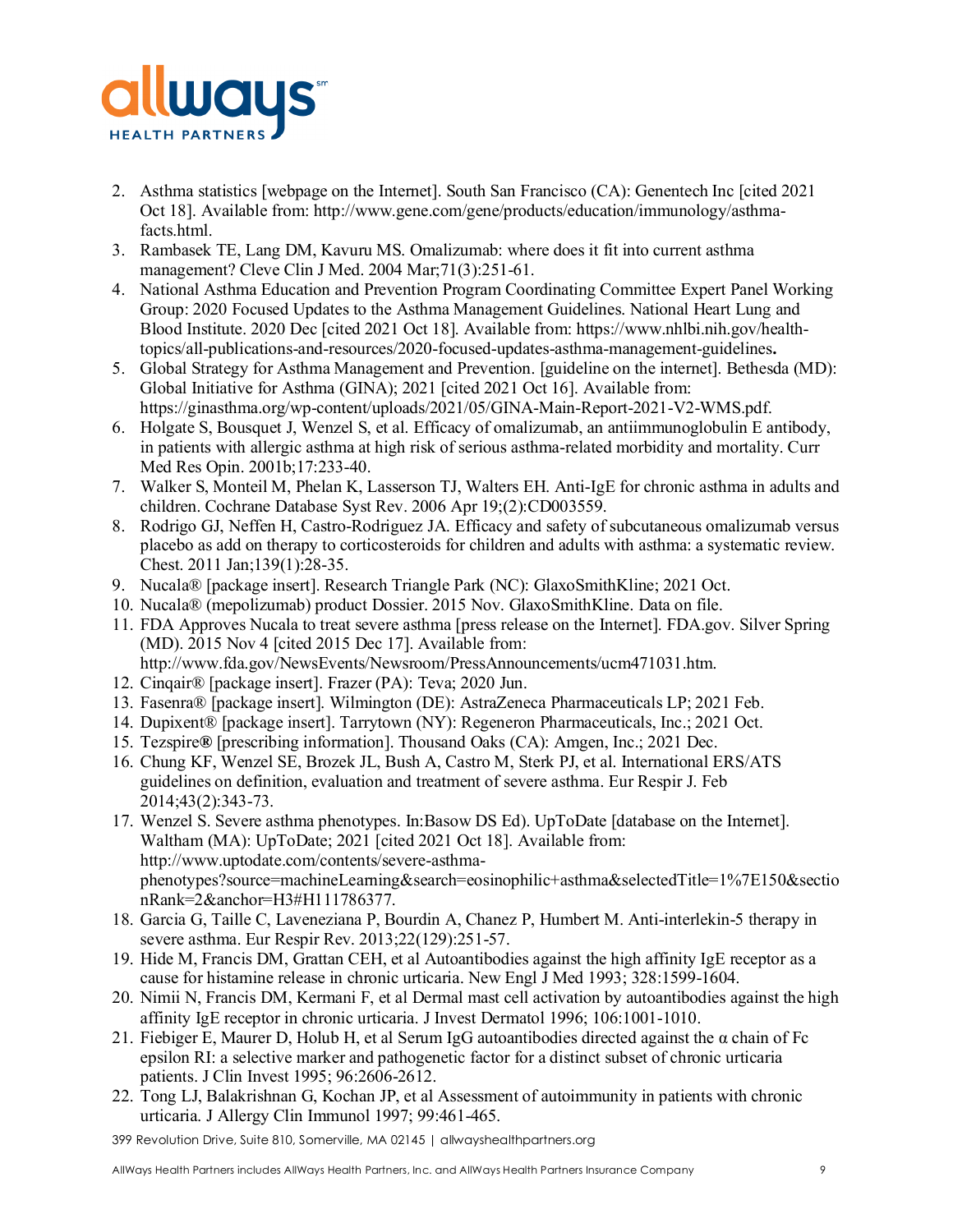

- 23. Bernstein JA, Lang DM, Khan DA, Craig T, Dreyfus D, Hsieh F, et al. The diagnosis and management of acute and chronic urticaria: 2014 update. J Allergy Clin Immunol. 2014;133(5):1270- 7.
- 24. Zuberbier T, Aberer W, Asero R, Bindslev-Jensen C, Brzoza Z, Canonica GW, et al. EAACI/GA2LEN/EDF/WAO guideline for the definition, classification, diagnosis and management of urticaria. Allergy. 2018 Jul;73(7):1393-1414.
- 25. Grattan CE, Humphreys F, British Association of Dermatologists Therapy Guidelines and Audit Subcommittee. Guidelines for evaluation and management of urticaria in adults and children. Br J Dermatol. 2007 Dec;157(6):1116-23.
- 26. Groh M, Pagnoux C, Baldini C, Bel E, Bottero P, Cottin V et al. Eosinophilic granulomatosis with polyangiitis (Churg-Strauss) (EGPA) Consensus Task Force recommendations for evaluation and management. Eur J Intern Med 2015; 26:545.
- 27. Hellmich B, Agueda A, Monti S, Buutgereit F, de Boysson H, Brouwer E, et al. 2018 Update of the EULAR recommendations for the management of large vessel vasculitis. Ann Rheum Dis. 2020. 79:19-30. Doi: 10.1136/aarheumdis-2019-215672.
- 28. King TE. Treatment and prognosis of eosinophilic granulomatosis with polyangiitis (Churg-Strauss).
- 1. In: Basow DS (Ed). UpToDate [database on the Internet]. Waltham (MA): UpToDate; 2021 [cited 2021 Oct 18]. Available from: http://www.utdol.com/utd/index.do.
- 29. Roufosse F, Klion AD, Weller PF**.** Hypereosinophilic syndromes: Clinical manifestations, pathophysiology, and diagnosis**.** In: Basow DS (Ed). UpToDate [database on the internet]. Waltham (MA): UpToDate; 2021 [cited 2021 Oct 18]. Available from: http://www.utdol.com/utd/index.do.
- 30. Roufosse F, Klion AD, Weller PF. Hypereosinophilic syndromes: Treatment**.** In: Basow DS (Ed). UpToDate [database on the internet]. Waltham (MA): UpToDate; 2021 [cited 2021 Oct 18]. Available from: http://www.utdol.com/utd/index.do.
- 31. Orlandi RR, Kingdom TT, Hwang PH, Smith TL, Bleier B, DeConde A, et al. International consensus statement on allergy and rhinology: rhinosinusitis 2021. International Forum of Allergy & Rhinology. 2021; 11:213-739.
- 32. Fokkens WJ, Lund VJ, Hopkins C, Hellings PW, Kern R, Reitsma S, et al. European Position Paper on Rhinosinusitis and Nasal Polyps 2020. 2020 Feb;58(29): 1-481. Available from: https://www.rhinologyjournal.com/Rhinology\_issues/manuscript\_2353.pdf.
- 33. Dykewicz, MS, Wallace, DV, Amrol, DJ, Baroody, FM, Bernstein, JA, et al. Rhinitis 2020: A Practice parameter update. J Allerg Clinical Immun. 2020 Oct. 146(4):721-767. Available from: https://www.aaaai.org/Aaaai/media/MediaLibrary/PDF%20Documents/Practice%20and%20Paramete rs/Rhinitis-2020-A-practice-parameter-update.pdf.
- 34. Lanier B, Bridges T, Kulus M, Taylor AF, Berhane I, Vidaurre CF. Omalizumab for the treatment of exacerbations in children with inadequately controlled allergic (IgE-mediated) asthma. J Allergy Clin Immunol. 2009;124(6):1210-6.
- 35. Walker S, Monteil M, Phelan K, Lasserson TJ, Walters EH. Anti-IgE for chronic asthma in adults and children. Cochrane Database Syst Rev. 2006;19;(2):CD003559.
- 36. Milgrom H, Berger W, Nayak A, Gupta N, Pollard S, McAlary M, et al. Treatment of childhood asthma with anti-immunoglobulin E antibody (omalizumab). Pediatrics. 2001;108(2):E36.
- 37. Berger W, Gupta N, McAlary M, Fowler-Taylor A. Evaluation of long-term safety of the anti-IgE antibody, omalizumab, in children with allergic asthma. Ann Allergy Asthma Immunol. Aug 2003;91(2):182-8.
- 38. Kulus M, Hébert J, Garcia E, Fowler Taylor A, Fernandez Vidaurre C, et al. Omalizumab in children with inadequately controlled severe allergic (IgE-mediated) asthma. Curr Med Res Opin. 2010 Apr 8. [Epub].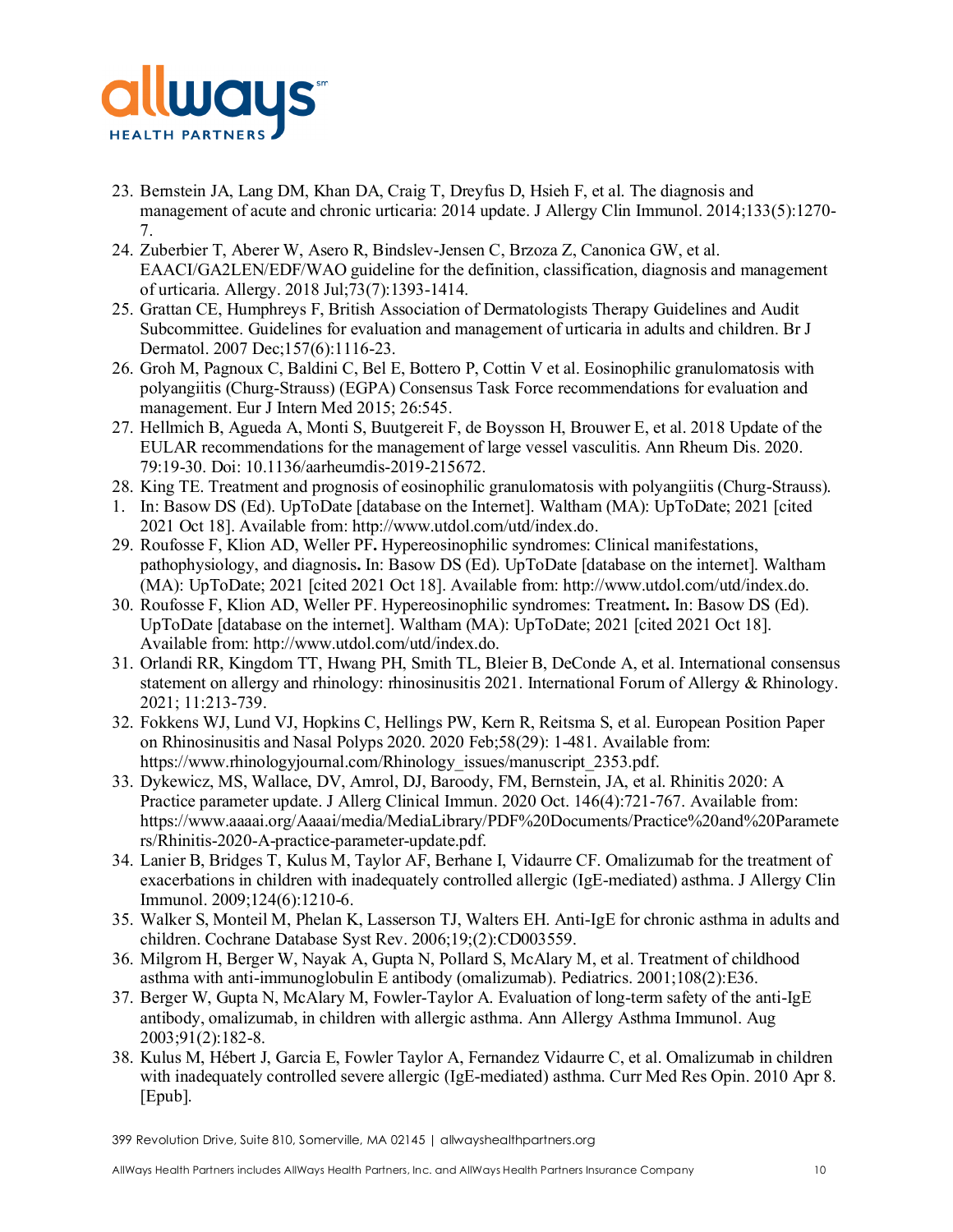

- 39. Vignola AM, Humbert M, Bousquet J, Boulet LP, Hedgecock S, Blogg M, et al. Efficacy and tolerability of anti-immunoglobulin E therapy with omalizumab in patients with concomitant allergic asthma and persistent allergic rhinitis: SOLAR. Allergy 2004;59:709-17.
- 40. Xolair® (omalizumab) for subcutaneous injection Baseline IgE levels or weight outside range. 2012 [cited 2012 May 24]. Genentech. Data on file.
- 41. Stokes J, Casale TB. Anti-IgE therapy. In: Basow DS (Ed). UpToDate [database on the internet]. Waltham (MA): UpToDate; 2021 [cited 2021 Oct 18] Available from: http://www.utdol.com/utd/index.do.
- 42. Türk M, Kocatürk E, Cüre K, Yılmazİ. Two-week intervals during omalizumab treatment may provide better symptom control in selected patients with chronic urticaria. J Allergy Clin Immunol Pract. 2018;6(4):1389.
- 43. Kocaturk E, Deza G, Kizitac K, Gimenz-Arnau AM. Omalizumab updosing for better disease control in chronic spontaneous urticaria patients. Int Arch Allergy Immunol 2018;177:360–364.
- 44. Saini S, Rosen KE, Hsieh HJ, Wong DA, Conner E, Kaplan A, et al. A randomized, placebocontrolled, dose-ranging study of single-dose omalizumab in patients with H1-antihistaminerefractory chronic idiopathic urticaria. J Allergy Clin Immunol. 2011 Sep;128(3):567-73.e1.
- 45. Maurer M, Metz M, Brehler R, Hillen U, Jakob T, Mahler V, et al. Omalizumab treatment in patients with chronic urticaria: A systematic review of published evidence. J Allergy Clin Immunol. 2018 Feb;141(2):638-649.
- 46. Netchiporouk E, Nguyen CH, Thuraingham T, Jafarian F, Maurer M, et al. Management of pediatric chronic spontaneous and physical urticaria patients with omalizumab: case series. PAI. 2015 May 25. https://doi.org/10.1111/pai.12407.
- 47. Pharmacokinetics and pharmacodynamics of mepolizumab administered subcutaneously in children. In: ClinicalTrials.gov [Internet]. Bethesda (MD): National Library of Medicine (US). 2015- [cited 2016 Jan 20]. Available from:

https://clinicaltrials.gov/ct2/show/NCT02377427?term=mepolizumab+in+children&rank=2.

- 48. Castro M, Zangrilli J, Weschsler ME, Bateman ED, Brusselle GG, Bardin P, et al. Reslizumab for inadequately controlled asthma with elevated blood eosinophil counts: results from two multicentre, parallel, double-blind, randomized, placebo-controlled, phase 3 trials. Lancet Respir Med 2015;3:355- 66.
- 49. Bjermer L, Lemiere C, Maspero J, Weiss S, Zangrilli J and Germinaro M. Reslizumab for inadequately controlled asthma with elevated blood eosinophil levels: a randomized phase 3 study. CHEST (2016), doi: 10.1016/j.chest.2016.06.032.
- 50. Mepolizumab for treating severe eosinophilic asthma. National Institute for Health and Care Excellence. NICE technology appraisal guidance TA671. 2021 Feb 3 [cited 2021 Oct 18]. Available from: https://www.nice.org.uk/guidance/TA671.
- 51. Chatham WW. Glucocorticoid effects on the immune system. In:Basow DS (Ed). UpToDate [database on the Internet]. Waltham (MA): UpToDate; 2021 [cited 2021 Oct 18]. Available from: http://www.utdol.com/utd/index.do.
- 52. Blauvelt A, de Bruin-Weller M, Gooderham M, Cather JC, Weisman J, Pariser D, Simpson EL, Papp KA, et al. Long-term management of moderate-to-severe atopic dermatitis with dupilumab and concomitant topical corticosteroids (LIBERTY AD CHRONOS): a 1-year, randomized, doubleblinded, placebo-controlled, phase 3 trial. *Lancet*. 2017 Jun 10;389(10086):2287-2303.

# **Review History**

09/24/2018 – Updated

11/20/2019 – Updated to require only failure of separate ICS inhaler w/ LABA or combination product and removed requirement of DX based on diagnostic criteria